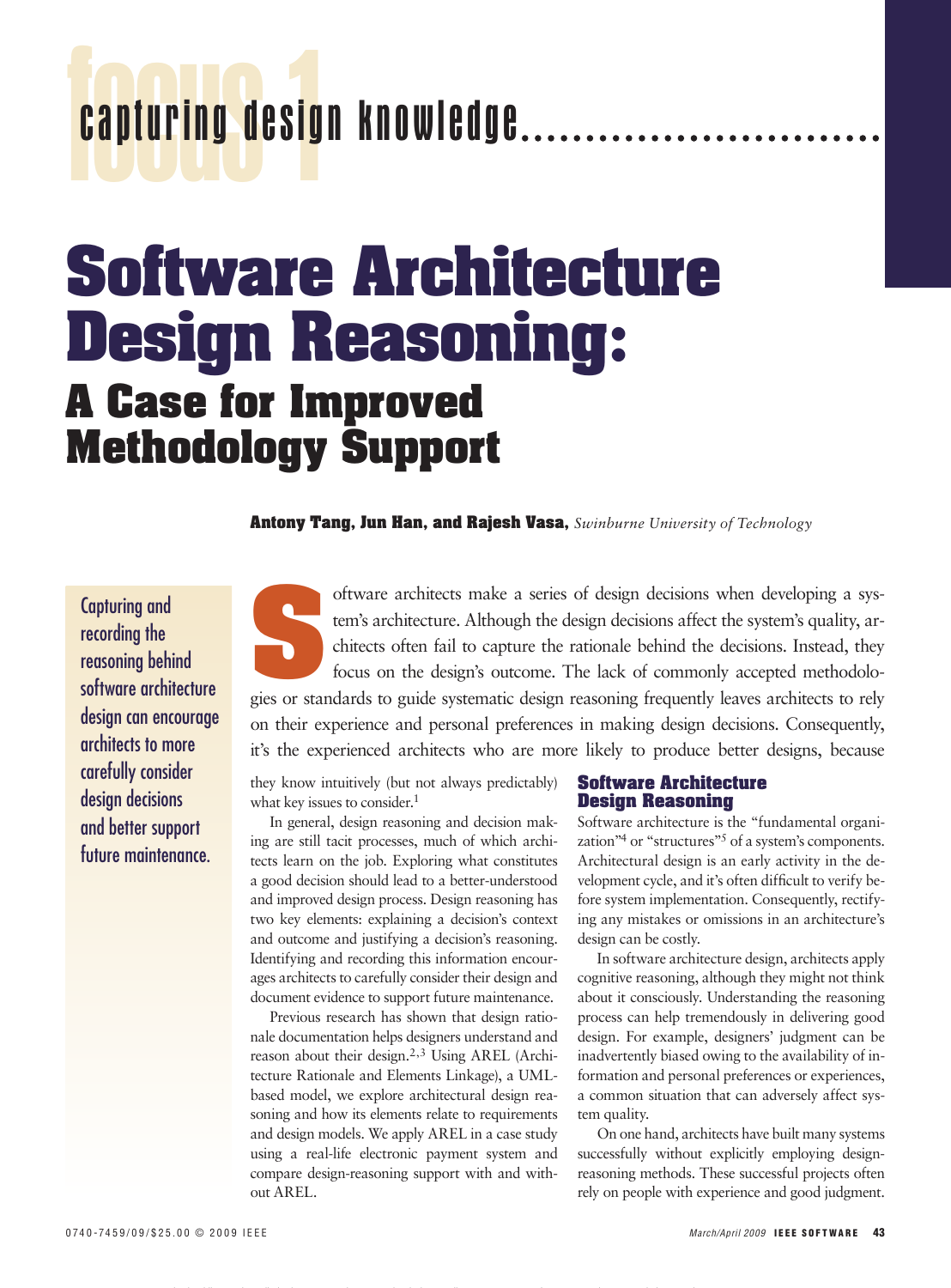### **In 1958, Stephen Toulmin suggested that we can use argumentation to induce conclusions from contextual data.**

Some IT professionals seem to have an uncanny way of foreseeing problems, formulating solutions, and making just the right decisions consistently. On the other hand, many practitioners design poorly, overengineering a solution, underestimating the effort, missing key requirements, selecting the wrong technologies, or delivering poor-quality design. The challenge is how to systematically improve designers' reasoning abilities to consistently deliver a satisfactory design and to improve architecture design's quality-assurance process.

A well-designed architecture should be justifiable through sound, logical design rationale. Design reasoning ought to consider all relevant architecture requirements, address the design issues, and consider trade-offs among design options before decision making. The purposes for having such a rationale-based architectural design approach in the development life cycle fall into two categories: support for software architecture design and support for maintenance activities.

The following benefits support software architecture design:

- *Deliberating and negotiating design*. Design rationale lets designers systematically clarify the issues and possible solutions and evaluate decisions against well-defined criteria. As such, it lets designers and stakeholders deliberate and negotiate a solution.
- *Justifying design decisions*. Design rationale can explicate tacit assumptions, clarify dependencies and constraints, and help justify selections.
- *Applying trade-off analysis*. A design decision often involves resolving conflicting requirements that the development team can't fully satisfy simultaneously. With an architectural trade-off analysis method such as  $ATAM$ ,<sup>5</sup> the prioritized requirements and utility tree form the compromised decision's reasoning.
- *Providing a structured design process*. Design rationale supports a structured, accountable design process. It provides an understanding of a project's context, stakeholders, technologies, and situations.
- *Enabling design verification and review*. Design rationale explains design decisions and provides the information needed for independent architecture design validation and review.
- *Facilitating communication and knowledge transfer.* Design rationale can help business analysts evaluate conflicting requirements and new designers learn the architecture design.

The following benefits support maintenance activities:

- *Retaining knowledge*. If system maintainers aren't the same people who originally developed the system and the design rationale is unavailable, maintainers would have to second-guess the intangible rationale.
- *Understanding previous design alternatives*. Design alternatives can help maintainers understand why the architects deemed certain design options unviable. They can also enable maintainers to consider alternatives that once were unviable but are now viable.
- *Understanding design dependency*. Design decisions can be interdependent and cut across numerous issues. Changing a decision might have ripple effects on other system parts. Recording design rationale and its interdependencies helps avoid overlooking related issues.
- *Improving maintenance productivity*. One experiment showed that a group of designers equipped with the design rationale can work faster and identify more changes required in a system maintenance exercise than a control group without the design rationale.<sup>2</sup>
- *Predicting change impact*. Design rationale could help maintainers predict which system part is subject to consequential change.<sup>6</sup>
- *Providing traceability*. With an explanation of the process, maintainers would be able to trace how design artifacts satisfy system requirements.7

Software architecture and development standards such as IEEE 1471-2000 and ISO-15288 have suggested that design rationale and decision strategy are important in software development. However, they have offered little guidance on how to achieve a reasonable design-decision process. Similarly, architecture frameworks, such as the Open Group Architecture Framework, Federal Enterprise Architecture Framework, and the Zachman Framework, have recommended that architects understand the reasons behind an architectural design. Yet, such frameworks and standards have few suggestions on what design rationale to capture and how to capture it.

In 1958, Stephen Toulmin suggested that we can use argumentation to induce conclusions from contextual data. This approach explicitly represents the design deliberation process to relate design goals to design results. Methods using this approach include Issue-Based Information Systems; the Decision Representation Language; and Questions, Options, and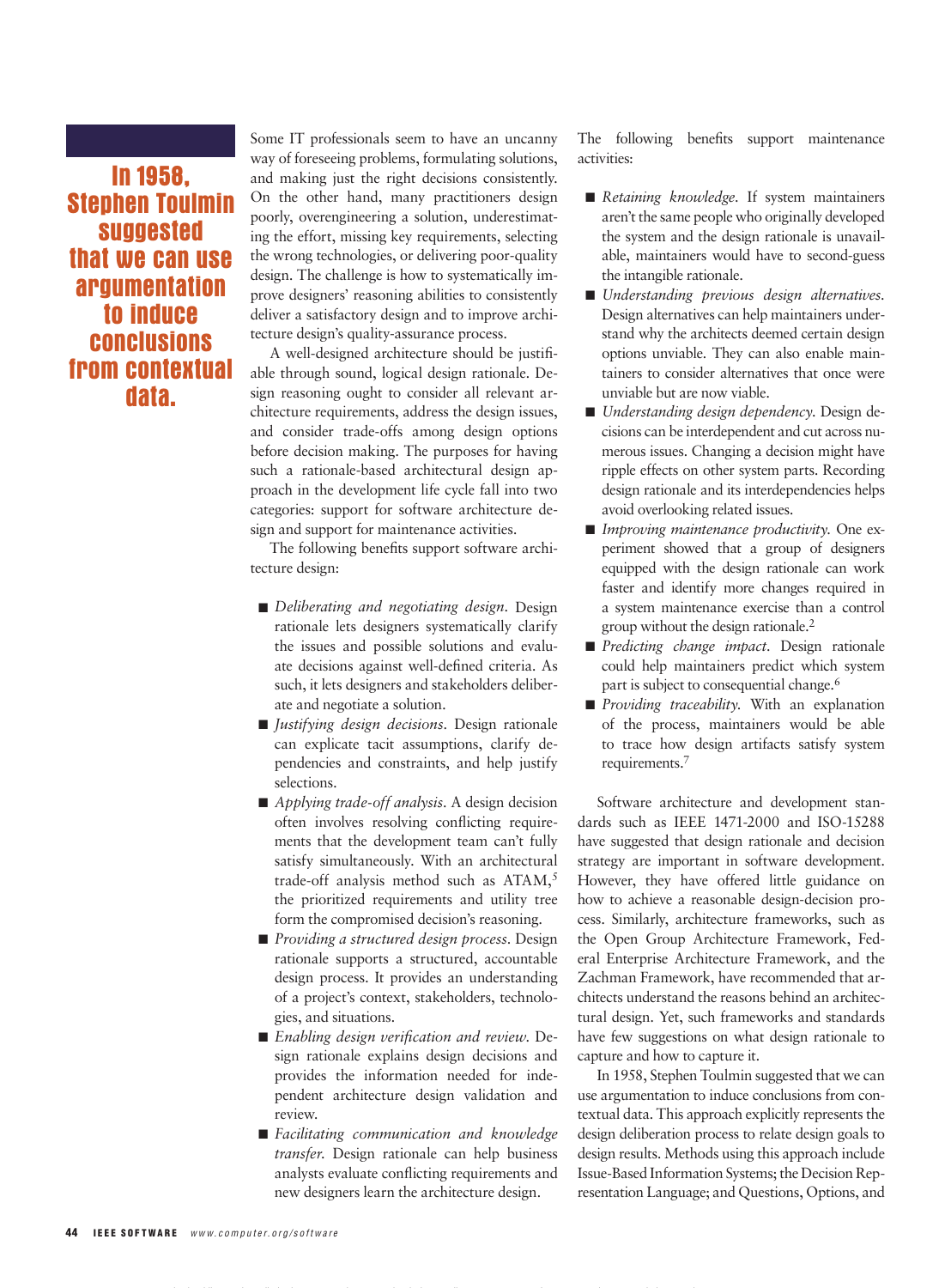

Criteria.8 Unfortunately, these methods have been unsuccessful in practice because they have difficulty capturing and communicating design rationale.

Another approach, using templates $9,10$  to help capture design reasoning, is receiving industry attention as practitioners recognize the importance of recording design reasoning. UML case tools, such as Rational Rose and Enterprise Architect, provide easy-to-use facilities to capture design rationale. (Design-rationale support in Enterprise Architect uses AREL plug-in tools.) Although template-based methods can capture design rationale, they provide limited support to relate design decision contexts.

We developed AREL to make design reasoning easy for software development organizations to adopt without losing argumentation-based methods' design-reasoning capabilities. AREL is a hybrid approach that incorporates design rationale templates and design-reasoning relationships based on previous research.8–10 We designed it to capture useful design-reasoning information with minimal documentation overhead.

#### **Supporting Architecture Design Reasoning with AREL**

What exactly is design reasoning? Is it a reason for having a system, or is it justification for how a system is designed? First, let's consider a simple reasoning model that comprises three elements. *Inputs* are the requirements and goals that a system must meet. *Decisions* are those that architects make in designing the system. *Outputs* are the design's results. Without inputs, we would miss out on the contextual information that tells us why we need the design. Without design decisions, we might not understand the justifications or reasons for choosing design outputs. Moreover, we need to know the causal relationships between the inputs, decisions, and outputs to understand how and why a design is constructed. So, design reasoning is a description of the design context, justification, and outcome and their causal relationships.

IEEE-1471-2000 calls the inputs *architectural design concerns* and defines them as those interests that pertain to the system's development, its operation, or any other aspects important to one or more stakeholders. Examples include a system's security and performance requirements. The standard also specifies that architectural rationale should provide evidence for considering alternative architectural concepts and the rationale for the choices made. The standard doesn't provide much detail to help implement a design-reasoning model. In a discussion session on updating the IEEE-1471 standard, participants suggested refinements to overcome this issue.11

AREL captures both the design rationale and the design model using Enterprise Architect. The design model includes architecturally significant requirements and the architecture design. AREL associates design decisions to a design model using the following concepts:

- 1. Design concerns raise a design decision.
- 2. A design decision captures design issues and design rationale.
- 3. Design outcomes are the results of a design decision.

Figure 1 shows AREL's conceptual model. Design concerns such as requirements cause the need for design decisions. When an architect makes a design decision, the design rationale justifies the decision and contains any discarded alternative designs. These alternative designs can help reviewers and maintainers examine the considered options. Design decisions affect the design outcome, and the design outcome contains the chosen design elements.

A chosen design element is a UML entity to model the design, such as class, component, or database table. Each design element can influence other system parts because of its behavior or constraints. These design elements will in turn become design concerns that influence other parts of a **Figure 1. The conceptual model of design reasoning in Architecture Rationale and Elements Linkage. AREL captures the design rationale and the design model.**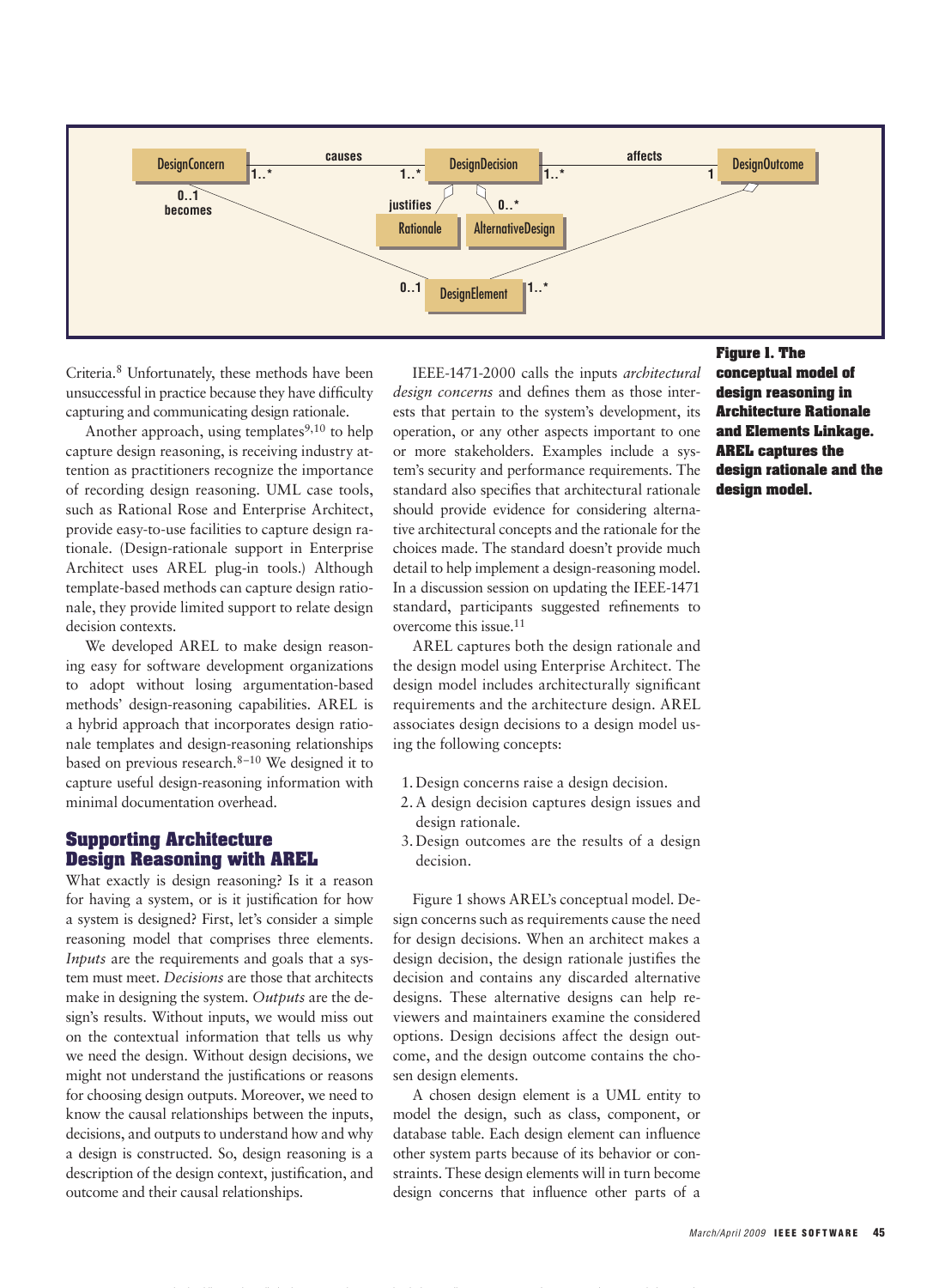**After tracing the AREL diagrams, the architects could explain the asynchronous messaging's design rationale.**

design. For instance, choosing Ajax as a solution to construct Web pages leads to the issue of having to handle the Web browser's "back" button. Ajax as a solution, therefore, becomes a new design concern. Such design consequences could trigger a chain of interdependent designs and design decisions.

#### Design Concerns

Capturing a design decision's causes is vital to comprehending a design's reasons. The inputs that cause or motivate a decision are design concerns. Design concerns represent a design's context and can be anything that influences the design decision. Functional and nonfunctional requirements are examples of design concerns. However, many design concerns are often omitted by architects, although they significantly impact the system architecture. For instance, in the case of usability, many designers might implicitly use relevant principles without articulating how they're related to the design. These principles are relevant in design reasoning because ignoring them would lead to questionable design decisions.

The different types of design concerns influence decisions differently. *Requirements* drive and motivate design creation. *Purposes and goals* provide a context to guide the design. *Environmental factors* constrain the available choices of an architecture design. More specifically, design concerns include these:

- *Purposes and goals*—a system's business goals.
- *Functional requirements*—a system's functional goals.
- *Nonfunctional requirements*—quality attributes that a system must fulfill, such as performance and usability.
- *Business environment*—organization and business environmental factors that influence architecture design, such as long-term or strategic organization goals.
- *Information system (IS) environment*—environmental factors that influence the system's construction and implementation, such as budget, schedule, and expertise.
- *Technology (IT) environment*—technological factors that influence the architecture, such as current organizational technologies and policies.
- *Design*—a chosen design (outcome) that influences the rest of the architecture. For example, the selection of an operating system constrains development tool choice.

For instance, when an architect designs a business-to-business Web site, environmental design concerns could include the business environment (outsourcing a system has implications on the maintainability and support requirements), IS environment (time to market is three months), and IT environment (organization standards to use ASP. Net and Oracle). These concerns exert certain constraints on the design decisions.

#### Design Decisions

Making design decisions through systematic reasoning requires explicit justification using design rationale. Documenting design rationale for the entire system can be costly and probably unnecessary, so we focus on architectural issues that are often complex and intertwining and require much investigation.

Design rationale is the reasoning for choosing a particular design from a range of alternatives at a decision point. To do so, we must first articulate the design issues to resolve. One issue might simply be designing to satisfy some design concerns. For instance, what data must I show in the user interface? More often than not in architectural design, issues are more complicated because of conflicting and competing influences from different design concerns such as quality requirements. For instance, how do I retrieve the data securely and maintain system performance? More than one possible solution might exist. Design rationale, therefore, helps the reasoning process and captures the justifications for selecting a solution. It explains why a design is better than the other alternatives.

To capture such justifications, AREL uses qualitative and quantitative design rationale. Qualitative design rationale considers these factors:

- *Design issue*—the issue to be dealt with in a decision.
- *Design assumptions*—the decision makers' assumptions.
- *Design constraints*—the technical or contextual constraints on a decision.
- *Strengths and weaknesses*—a design option's strengths and weaknesses.
- *Trade-offs*—a balanced analysis of what's an appropriate option after prioritizing and weighing design options.
- *Risks and nonrisks*—considerations about a design option's uncertainties or certainties.

It supports design reasoning by way of arguments. Architects can document a decision's justifications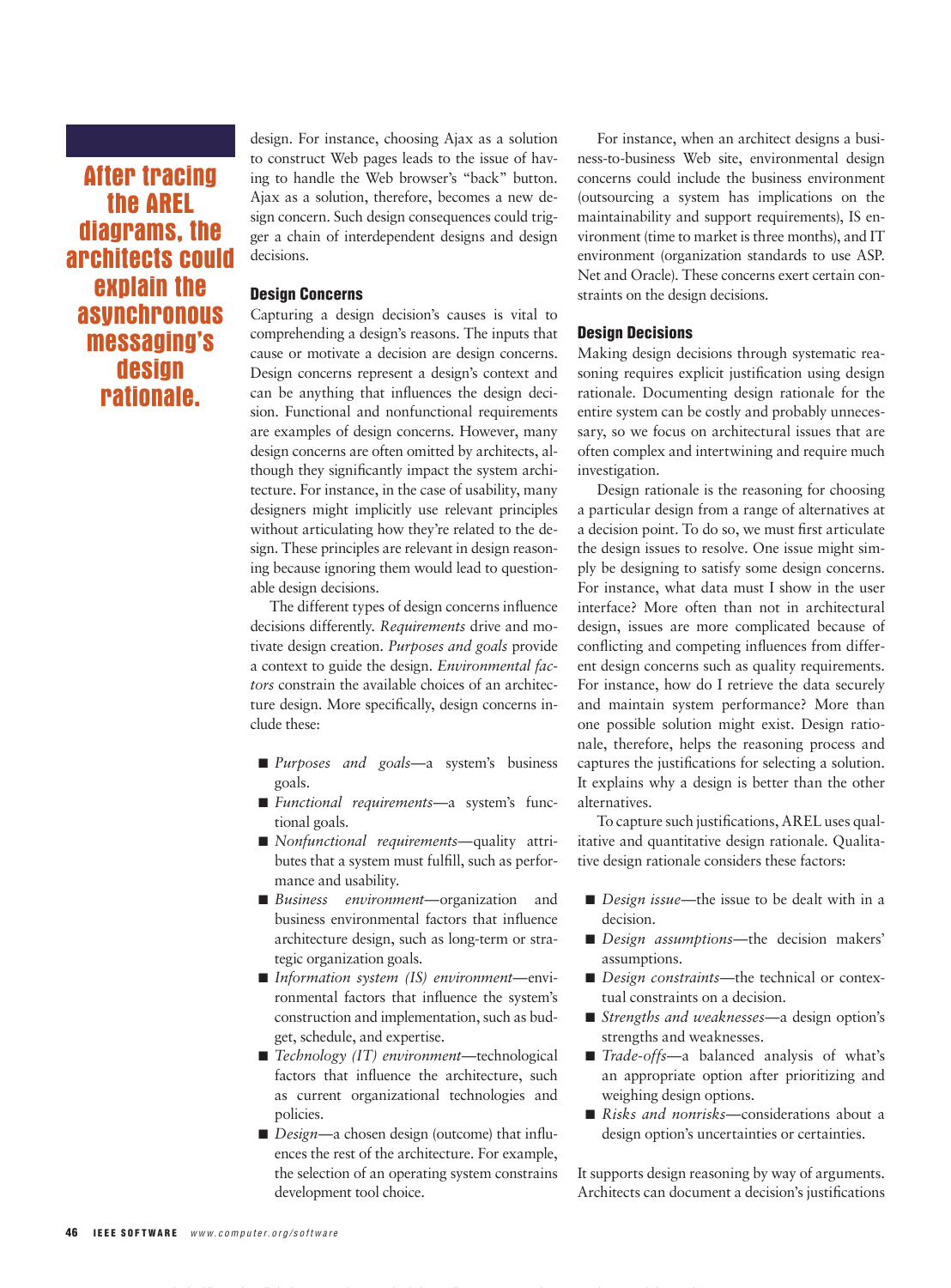by arguing design options' relative advantages and disadvantages or using a trade-off analysis method such as ATAM.5

Quantitative design rationale considers these factors:

- *Cost*—the relative cost in areas such as development efforts, platform support, maintenance cost, and other intangible costs such as potential legal liabilities.
- *Benefit*—how well a design option might satisfy the requirements and quality attributes.
- *Implementation risk—the risk that a devel*opment team might not implement the design successfully for reasons such as the lack of capability or experience.
- *Outcome certainty risk*—the risk that a design might not satisfy the requirements because they're technically unachievable or not well defined.

It records a design option's relative costs, benefits, and risks as ordinal numbers between 1 (lowest) and 10 (highest). Capturing quantitative rationale allows a quantifiable comparison between alternative design options and lets architects highlight risky or costly decisions that must be investigated further. For example, if the implementation risk is high, architects might continue to decompose the architecture through a series of decisions until the risk becomes manageable.

#### Design Outcome

Design decisions' results are chosen designs. A chosen design outcome can become a design concern because it can create a new design problem, as in the earlier Ajax example. So, a design outcome is associated with the next decision if it influences that decision.

In practice, architectural design can take various forms, such as PowerPoint drawings, UML diagrams, or formal specifications. The forms vary because an architecture design describes a variety of issues and because the definition of what should be in an architectural design is subject to interpretation. At a high level, it describes technology platform choices, system functionality layering, software component packaging, runtime processes, and so on. At a low level, it describes the structures and relationships of components, classes, interfaces, data stores, and so on. AREL uses basic UML entities such as package, object, class, and component to represent the architectural design outcomes.

#### **Applying AREL**

To demonstrate software architecture design reasoning using AREL, we applied it to a real-life system and conducted experiments about its use.

#### Modeling with AREL

We selected Guangzhou Electronic Banking Settlement Centre's electronic-fund-transfer (EFT) system, because it's a large project with significant architectural challenges, including security, performance, correctness, and efficiency. (The Guangzhou Electronic Banking Settlement Centre is a division of the central bank in China and a key service that member banks in southern China need.)

A design decision in AREL contains the architecture rationale (<<AR>> in Figure 2 on the next page), providing the decision's justification. The decision is related to its context—that is, design concerns are the inputs, and design outcomes are the results. We model design concerns and design outcomes as UML entities (<<AE>>). In this example, we retrospectively modeled the system's payment message-exchange mechanism. As Figure 2 shows, three related decisions addressed the design issues.

The first design issue was to find a message exchange protocol that would optimize messaging performance. The options were to adopt either a synchronous or asynchronous message exchange. Performance (R2\_3\_1) and acknowledgments handling (R4\_1\_3) were design concerns we had to consider. We captured the design rationale in the qualitative rationale (QLR) and quantitative rationale (QNR) in AR10, which the user can view by clicking on the AR10 icon. An alternative design package (prefixed by AAR) captured the discarded design option and its design rationale. It was decided to use an asynchronous protocol because it provided higher concurrency and throughput. This approach's weakness, however, was its design complexity. We captured the trade-off between designing an efficient or simple system, using the QNR template. QNR captures architects' estimates of the design options' costs, benefits, and risks. As a result of this decision, the architects created a module to process asynchronous message exchange ( $(4_2_4)$ .

At this point, the architectural design was incomplete because relevant design was still missing, and the implementation risk of AR10 was high (captured in QNR). So, we continued with the next design issue: guaranteeing no loss of transactions during message exchange. Because payment messages arrive asynchronously, if an acknowledgement is missing, the system must decide whether

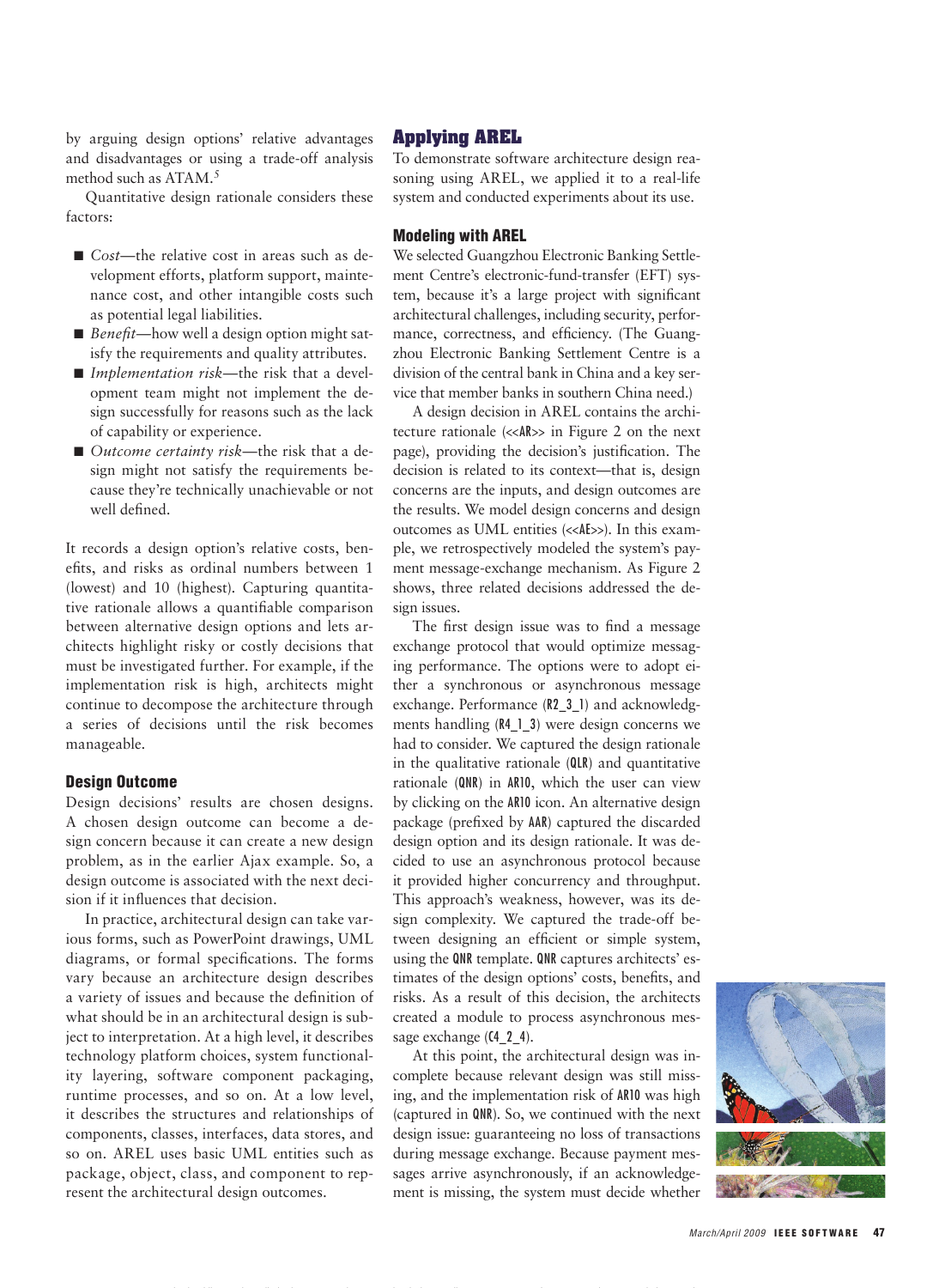

**Figure 2. EFT messageprocessing architecture (partial) in AREL. The architecture rationale (<<AR>>) justifies the decision made for the design concerns and outcomes (<<AE>>).** 

it is really missing or it is just arriving late. Asynchronous processing  $(4\ 2\ 4)$  was the outcome of AR10 and now is one of the concerns for decision AR14. The AR14 decision created two modules to cater for missing message detection  $(4\ 2\ 7)$  and message recovery (C4\_2\_8). Because error detection (C4\_2\_7) relies on a message's time-out, the third and subsequent design issue was to select a mechanism to implement time-out. AREL captured this decision in AR15 and consequently an alarm server (C6 0 0) was created.

This example illustrates three of AREL's main characteristics. First, it links a decision's causes and effects in a general form (design concerns  $\rightarrow$ design decision  $\rightarrow$  design outcomes). Second, a decision contains the design rationale and discarded design options. Finally, decisions are interrelated if a causal relationship exists between a decision's design outcome and its subsequent decision.

#### Architect Feedback

To test whether AREL can help architects understand a design's rationale, we asked nine architects and designers with electronic-payment-systems experience to participate in an experiment. Some of them were involved in the original EFT system design. They had an average of 16.6 years' experience in the IT industry, with an average of 7.7 years' experience in designing payment systems. We asked them to analyze the EFT system using its original design specifications and using AREL. We then compared the results to see whether the AREL models provided additional information to help the architects understand the software architecture design.

We presented four areas of the EFT system design to the architects, including the messageprocessing design (Figure 2). First, all the architects read the original design specifications. We then asked them to explain why the EFT system architects chose the particular design. For asynchronous-messaging design, after searching and analyzing the specifications, they couldn't state reasons with any certainty. However, they all suggested the design was related to system performance.

Next, we introduced the architects to the AREL diagrams and asked them to explain the design reasoning. After tracing the AREL diagrams, the architects could explain the asynchronous messaging's design rationale. They traced the design concerns to the design decisions and outcomes, and they explored the design rationale the decisions contained.